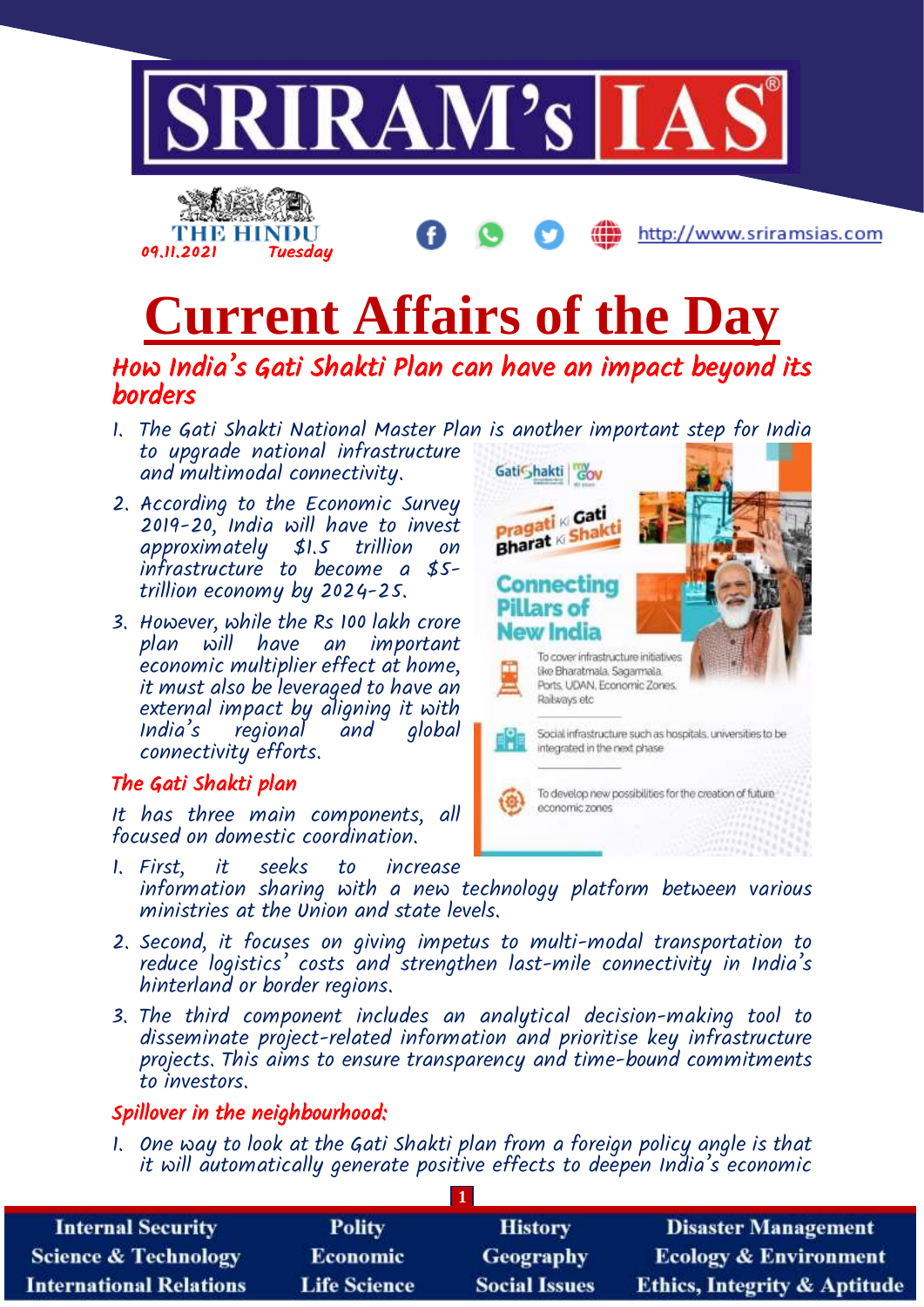

## THE HINDL 09.11.2021 Tuesday

ties with Nepal, Bhutan, Bangladesh, Myanmar and Sri

Lanka, as well as with Southeast Asia and the Indian Ocean region.

- 2. This has been the experience in recent years with India's investment in roads, ports, inland waterways or new customs procedures generating positive externalities for these neighbours, who are keen to access the growing Indian consumer market.
- 3. Nepal, for example, in 2020 reached record export levels due to a series of Indian connectivity initiatives, including electronic cargo tracking systems, new rail and road routes, modernisation of border control systems, and the region's first-ever

bilateral petroleum pipeline.

- 4. Any reduction in India's domestic logistics costs brings immediate benefits to the northern neighbour, given that 98 per cent of Nepal's total trade transits through India and about 65 per cent of Nepal's trade is with India.
- 5. In 2019, trade between Bhutan and Bangladesh was eased through a new multimodal road and waterway link via Assam. The new cargo ferry service with the Maldives, launched last year, has lowered the costs of trade for the island state.
- 6. And under the South Asia Subregional Economic Cooperation Programme, India's investments in multimodal connectivity on the



http://www.sriramsias.com

A Giant Stride in India's \$5 Trillion Economy Goal Gati Shakti **National Master Plan Multimodal Connectivity** Infrastructure to various **Economic Zones** Targets upto 2024-25 for Ministry of Shipping Increase in Cargo capacity at the Ports to 1,759 MMTPA from 1,282 MMTPA in 2020 Cargo movement on all National Ο. Waterways will be 95 million MT from 74 million MT in 2020 Cargo movement on Ganga to be increased from 9 to 29 million MT

eastern coast is reconnecting India with the Bay of Bengal and Southeast Asia through integrated rail, port and shipping systems.

| <b>Internal Security</b>        | <b>Polity</b>       | <b>History</b>       | <b>Disaster Management</b>              |
|---------------------------------|---------------------|----------------------|-----------------------------------------|
| <b>Science &amp; Technology</b> | <b>Economic</b>     | <b>Geography</b>     | <b>Ecology &amp; Environment</b>        |
| <b>International Relations</b>  | <b>Life Science</b> | <b>Social Issues</b> | <b>Ethics, Integrity &amp; Aptitude</b> |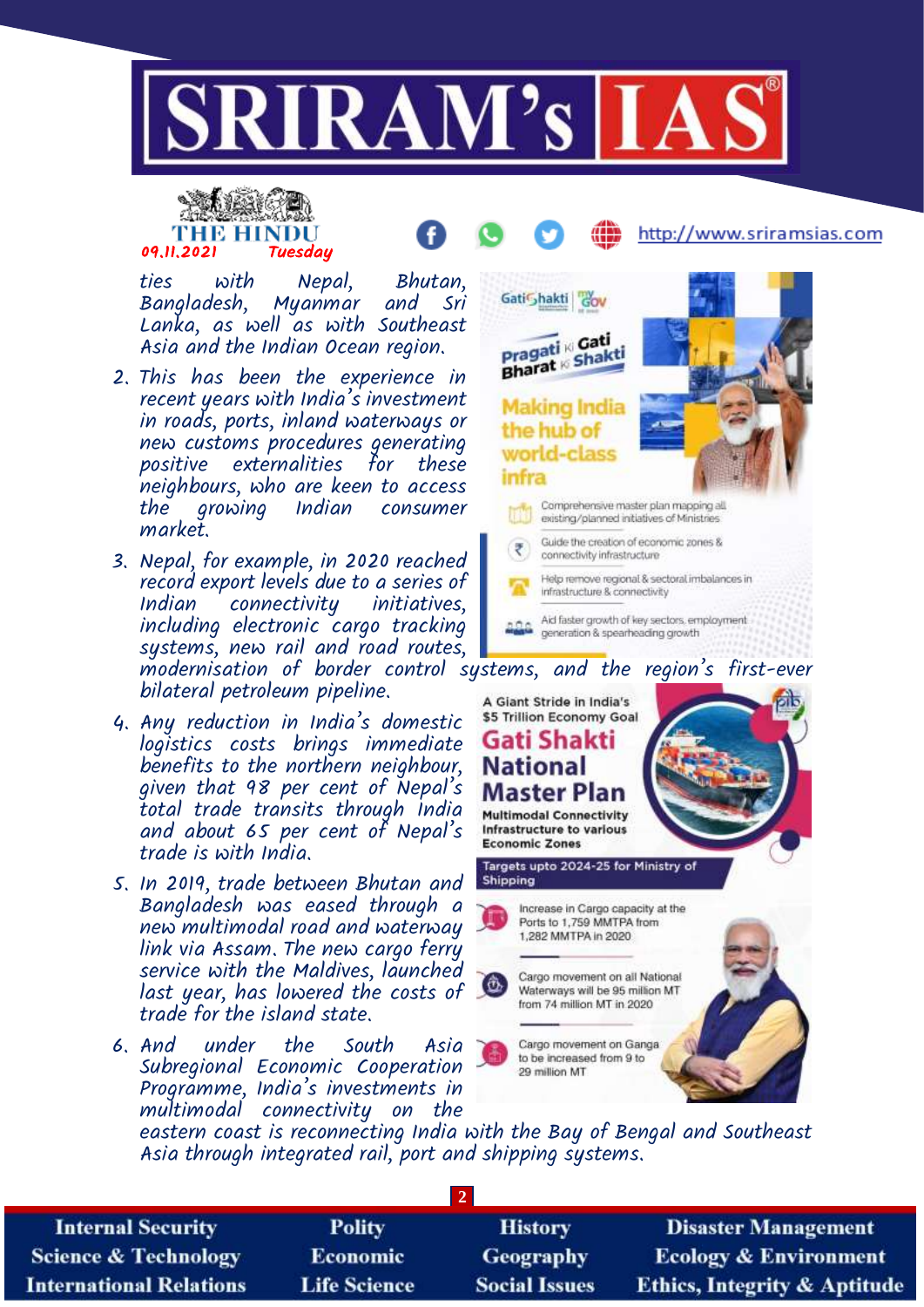



http://www.sriramsias.com

## Olive Ridley breeding season: Locals clean up Gahirmatha beach

- 1. Locals, environmentalists and forest officials flocked to the<br>kilometres-lono beach kilometres-long beach in Gahirmatha marine sanctuary to clean the beach ahead of the massnesting (arribada) of the Olive Ridley sea turtles.
- 2. Most of the rubbish consisted of plastic items, discarded fishing nets, glass bottles, shoes and slippers.
- 3. Trash floating in seawater can also obstruct the path of nesting and hatching sea turtles by disorienting them.
- 4. Sea turtles are protected under the Convention on International Trade in Endangered Species of Wild Fauna and Flora (CITES) that came into force in 1975 and the Wildlife Protection Act, 1972. India is a





signatory to CITES, which prohibits the trading of turtles, turtle parts and eggs.

#### Gahirmatha marine sanctuary:

In 1997, the government **Gahirmatha** beach a marine sanctuary, covering 1,435 square kilometers in the sea and 20km from the coast from Hukitola to Dhamara. This was done with the objective of protecting the marine turtles that arrive in thousands to lay eggs. Gahirmatha beach is the largest rookery of sea turtles in the world.



**Internal Security Science & Technology International Relations** 

**Polity Economic Life Science** 

**History** Geography **Social Issues** 

**3**

**Disaster Management Ecology & Environment Ethics, Integrity & Aptitude**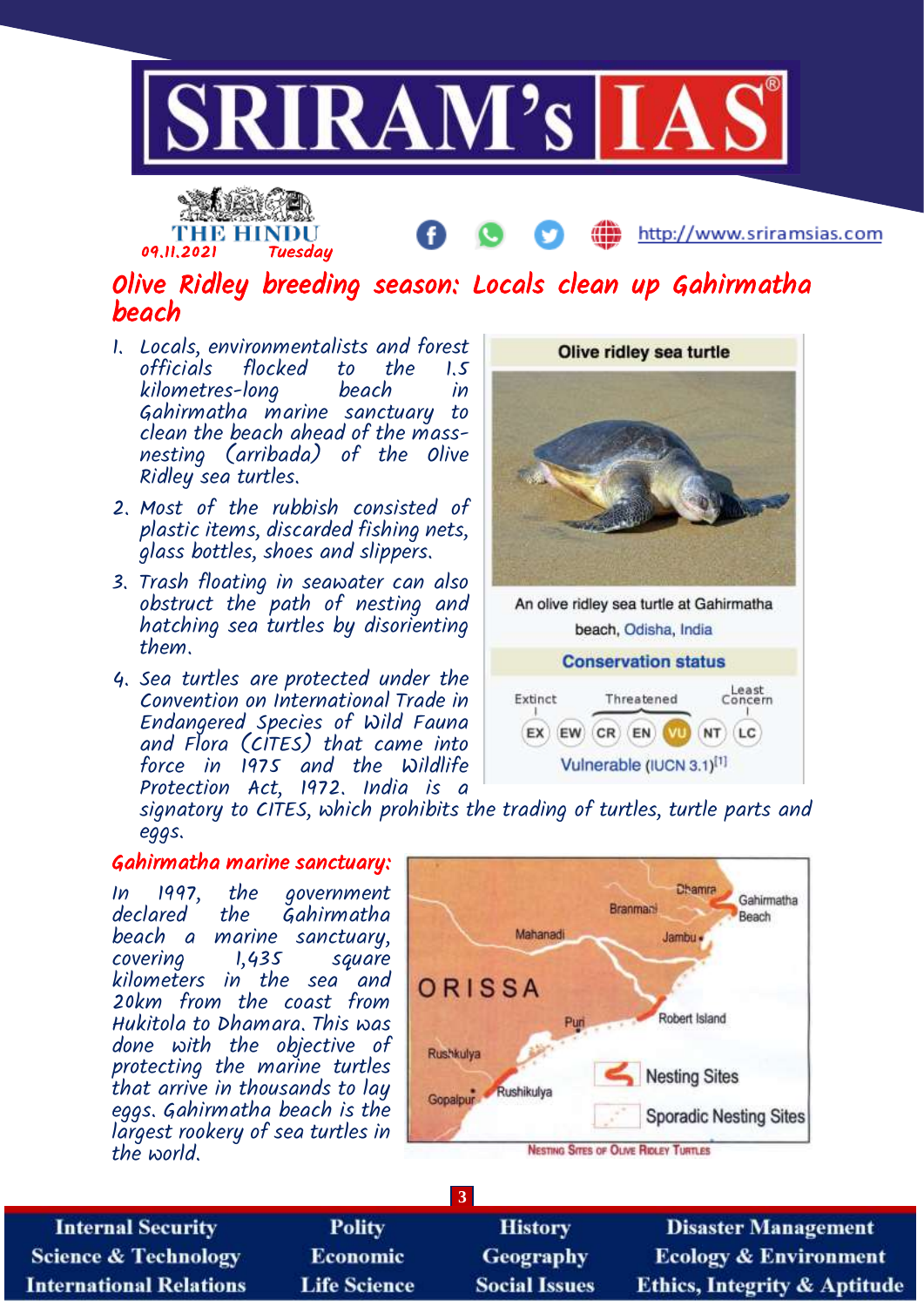

## UNESCO picks Srinagar as a creative city

- 1. The United Nations Educational, Scientific and Cultural Organization (UNESCO) has picked Srinagar among 49 cities as part of the creative city network under the Crafts and Folk Arts category.
- 2. The process of nomination of Srinagar under the UNESCO<br>'Creative City Network' Network<sup>'</sup>



Educational, Scientific and Cultural Organization

**Creative Cities Network** 

(UCCN)was undertaken and funded under the World Bank-funded Jhelum Tawi Flood Recovery Project. This is the recognition of the historical crafts and arts of the city.

- 3. The inclusion is likely to pave way for the city to represent its handicrafts on the global stage through UNESCO. It's a major recognition for Jammu and Kashmir.
- 4. The network involves folk art, media, film, literature, design, gastronomy and media arts. Only Jaipur (Crafts and Folk Arts) in 2015, Varanasi and Chennai (Creative city of Music) in 2015 and 2017 respectively have so far been recognised as members of the UCCN for creative cities.

| <b>Internal Security</b>        | <b>Polity</b>       | <b>History</b>       | <b>Disaster Management</b>              |
|---------------------------------|---------------------|----------------------|-----------------------------------------|
| <b>Science &amp; Technology</b> | <b>Economic</b>     | <b>Geography</b>     | <b>Ecology &amp; Environment</b>        |
| <b>International Relations</b>  | <b>Life Science</b> | <b>Social Issues</b> | <b>Ethics, Integrity &amp; Aptitude</b> |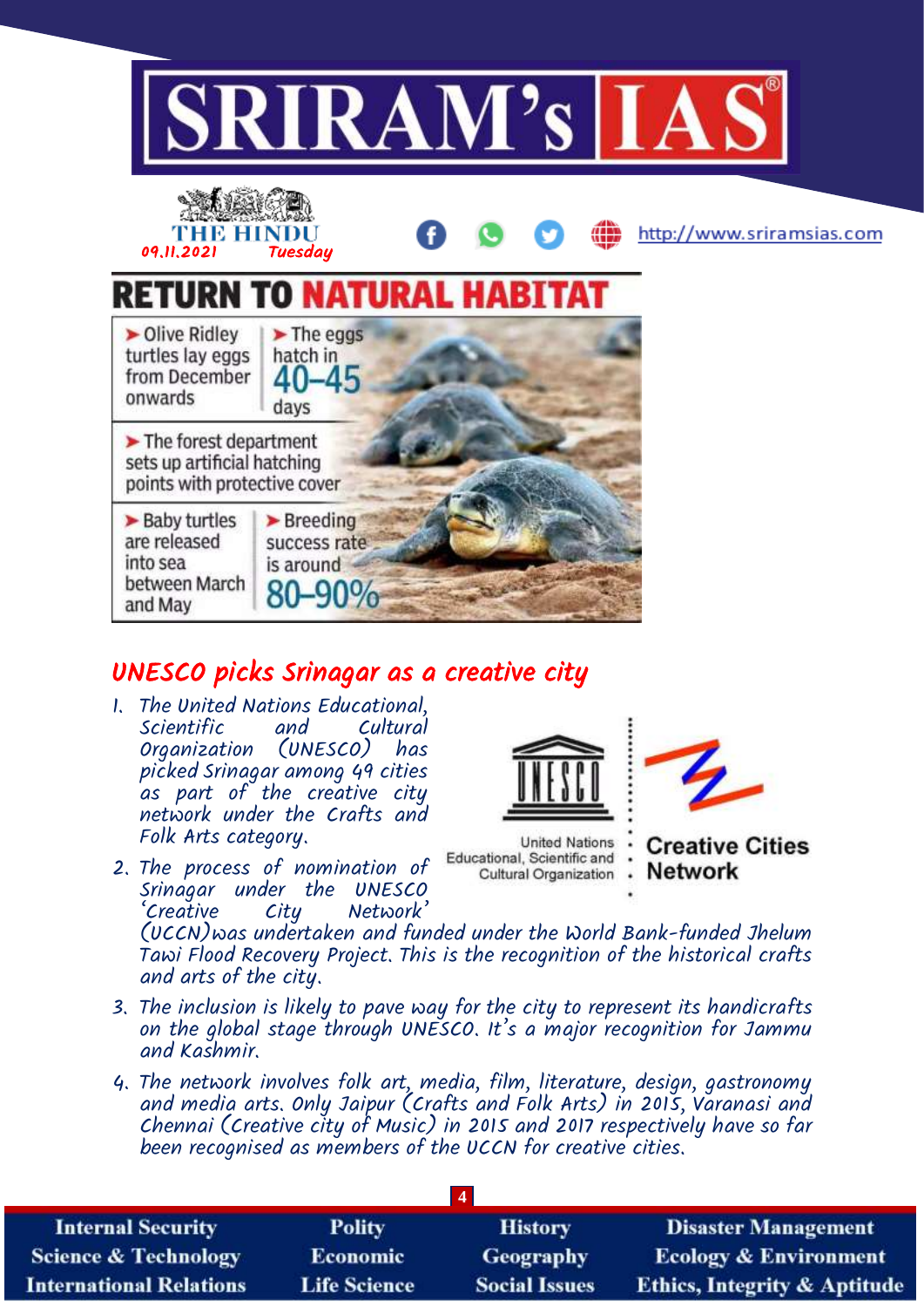





#### About UCCN:

The UNESCO Creative Cities Network (UCCN) was created in 2004 to promote cooperation with and among cities that have identified creativity as a strategic factor for sustainable urban development. The 246 cities which currently make up this network work together towards a common objective: placing creativity and cultural industries at the heart of their development plans at the local level and cooperating actively at the international level.

- **O** The UNESCO Creative Cities Network (UCCN) was created in 2004 to promote cooperation with and among cities that have identified creativity as a strategic factor for sustainable urban development.
- ⊙ The 246 cities which currently make up this network work together towards a common objective: placing creativity and cultural industries at the heart of their development plans at the local level and cooperating actively at the international level.
- **O** The Network covers seven creative fields : Crafts and Folk Arts, Media Arts, Film, Design, Gastronomy, Literature and Music.
- As of 2020 there are five Indian cities in UNECO Creative Cities Network (UCCN) as follows : Jaipur-Craft sand Folk Arts (2015).
- O Varanasi Creative city of Music (2015) Chennai -Creative city of Music (2017) Mumbai- Film (2019). Hyderabad - Gastronomy (2019).

### Gujarat gets the top spot in perception based national logistics index for 3rd time

- 1. Time to reduce logistics cost by 5%, currently logistics cost in India is at 14% where world average is 8%.
- 2. LEADS report to push healthy competition for improvement in logistics development among States.
- 3. Gujarat, Haryana and Punjab emerge as top performers in LEADS 2021
- 4. Inputs of the report to act as significant stimulants to PM GatiShakti National Master Plan
- 5. Efficient Logistics is pivotal to bring ease and empowerment to businesses as well as citizens.



**Internal Security Science & Technology International Relations** 

**Polity** Economic **Life Science** 

**History** Geography **Social Issues** 

**5**

**Disaster Management Ecology & Environment Ethics, Integrity & Aptitude**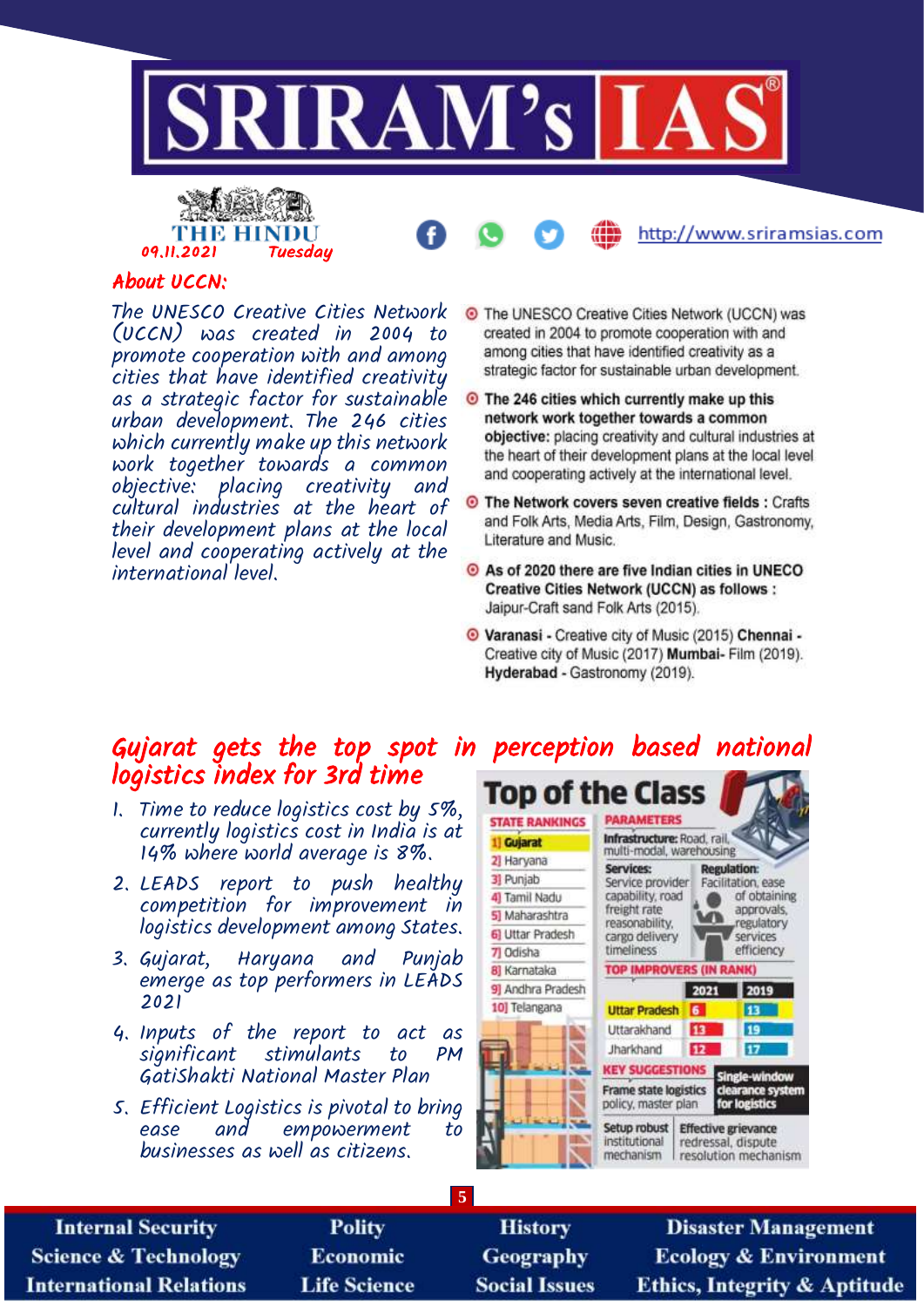





Different States (LEADS) 2021.





## Understanding Padma Awards

1. In the year 1954, the Government of India had introduced two major civilian awards named "Bharat Ratna" and "Padma







http://www.sriramsias.com

**PADMA SHRI** 

PADMA BHUSHAN

Padma Awards

PADMA VIBHUSHAN

Vibhushan". Bharat Ratna is the highest civilian award and Padma Vibhushan is the second-highest civilian award of our country.

- 2. Padma Vibhushan was then divided into three classes; Pahela Varg, Dusra Varg, and Teesra Varg. Later all these classes were renamed Padma Vibhushan, Padma Bhushan, and Padma Shree respectively.
- 3. There is no distinction of race, occupation, position, or sex. The standards for the award include "service in any field including service rendered by Government servants" including doctors and scientists, but excludes those working with the public-sector undertakings.

| <b>Internal Security</b>        | <b>Polity</b>       | <b>History</b>       | <b>Disaster Management</b>              |
|---------------------------------|---------------------|----------------------|-----------------------------------------|
| <b>Science &amp; Technology</b> | <b>Economic</b>     | <b>Geography</b>     | <b>Ecology &amp; Environment</b>        |
| <b>International Relations</b>  | <b>Life Science</b> | <b>Social Issues</b> | <b>Ethics, Integrity &amp; Aptitude</b> |